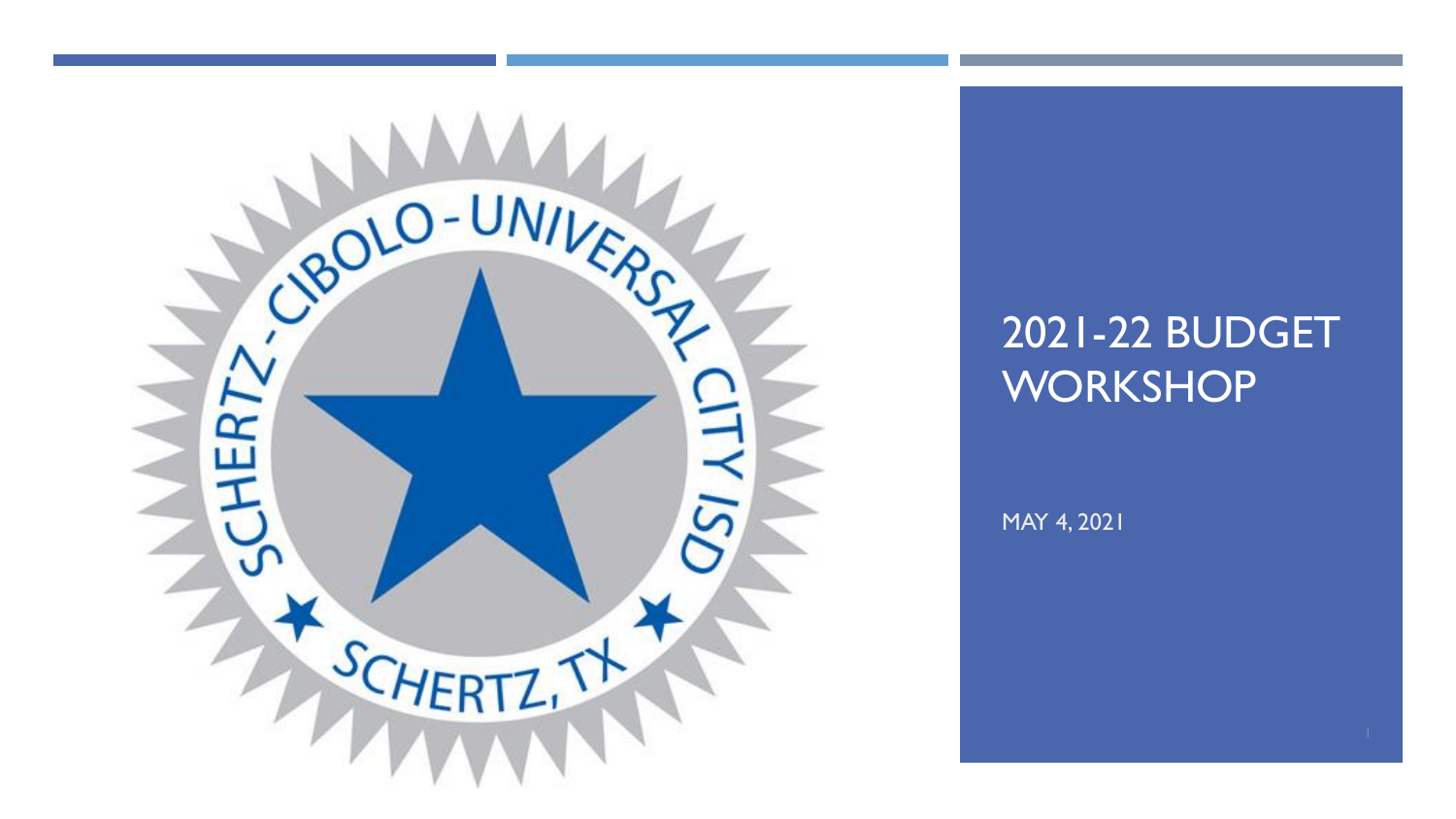# TONIGHT'S AGENDA

- Status of 2020-21 Budget
	- **Revenue Projections/Property Tax Revenue**
	- **Changes to Appropriations Mid-Budget**
	- **ESSER III**
- **2021-22 Budget Development** 
	- **Big Rocks**
	- **Early Revenue Projections**
	- **Early Expenditure Projections**
- **Timeline**

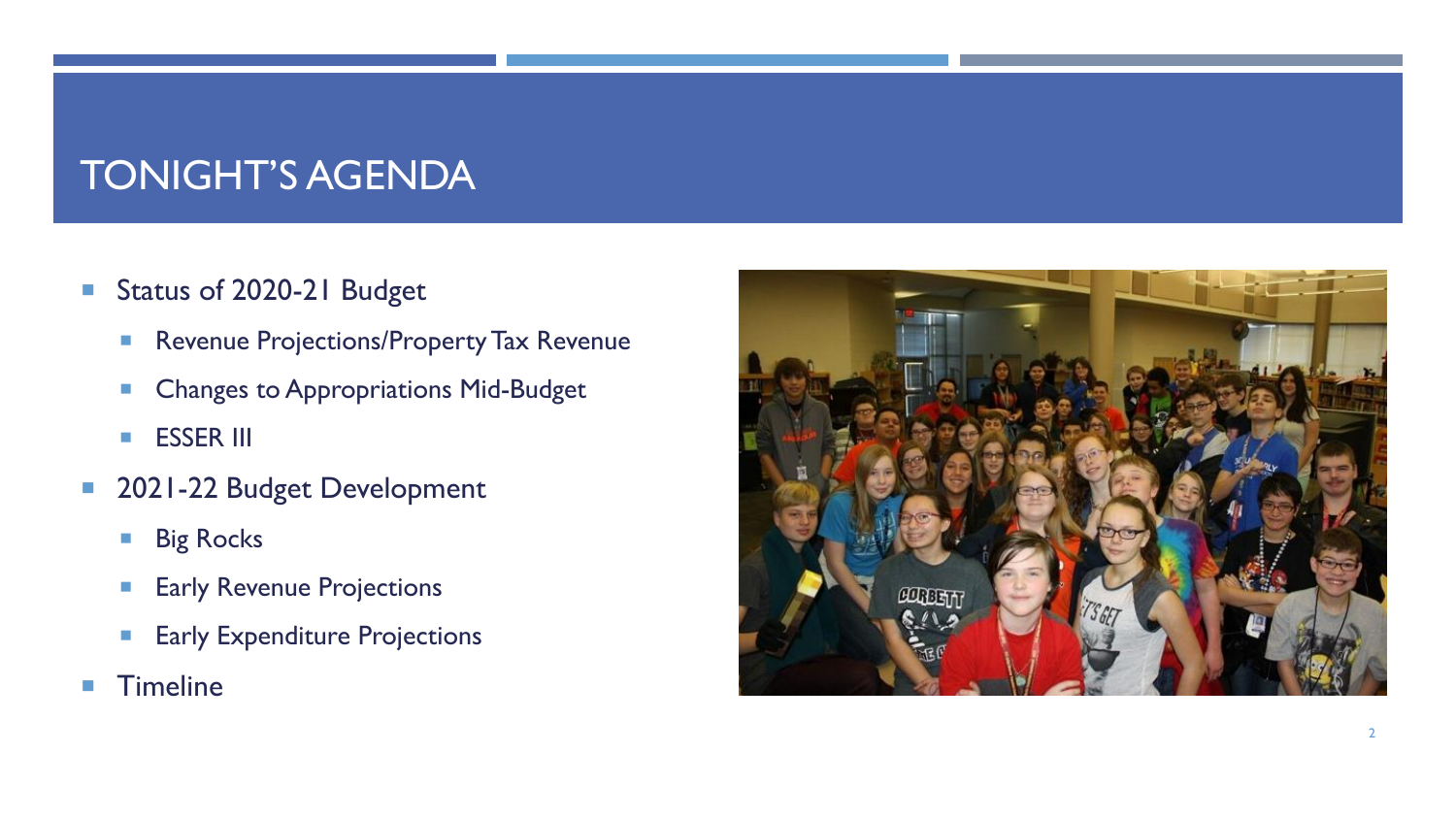# STATUS OF CURRENT YEAR (2020-21) BUDGET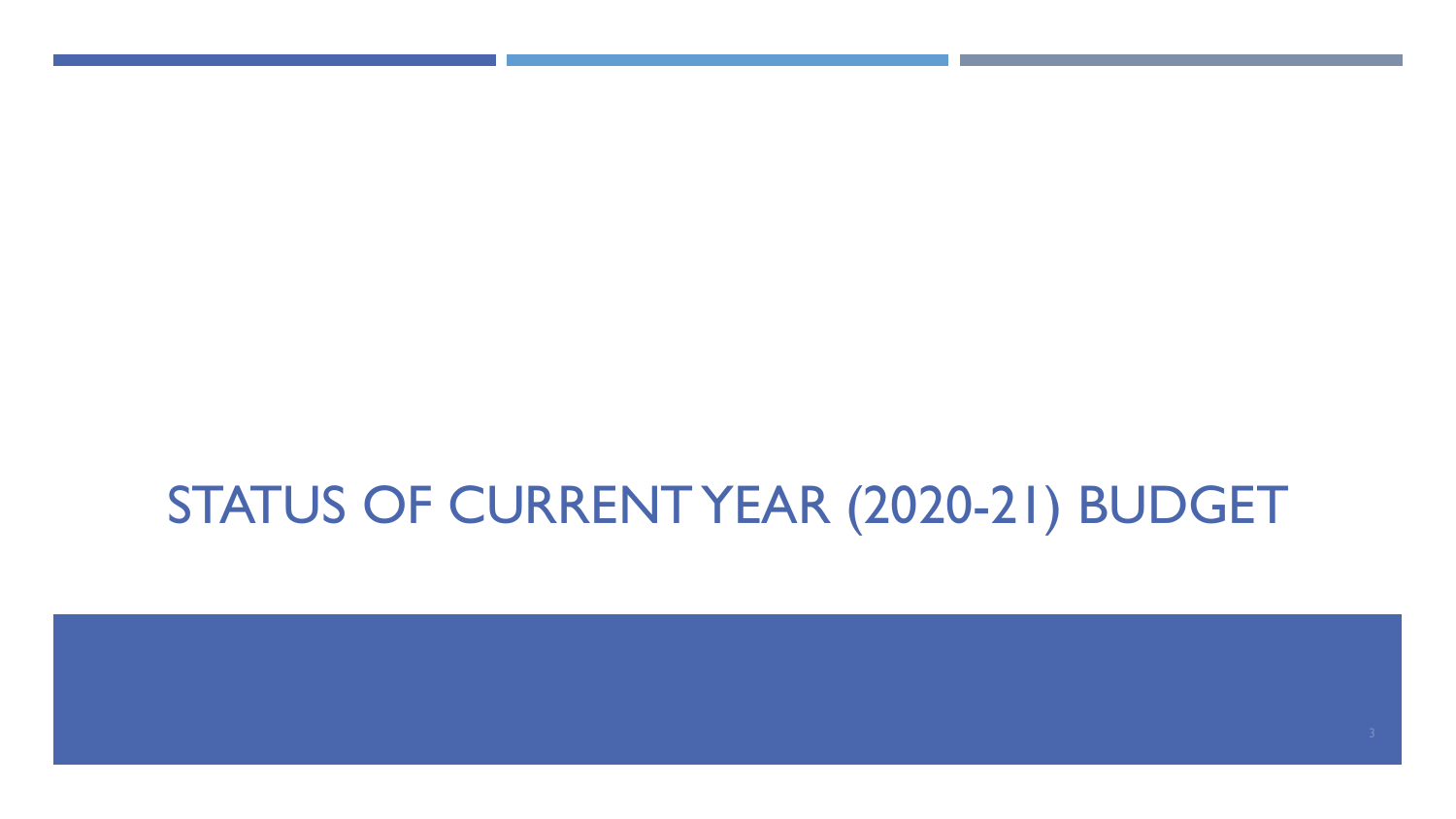# 2020-21 ADOPTED BUDGET

# **2020-21 Budget Adopted 8/27/2020**

Revenue \$132,340,580 Appropriations \$135,841,769 Fund Balance Change (\$3,501,189)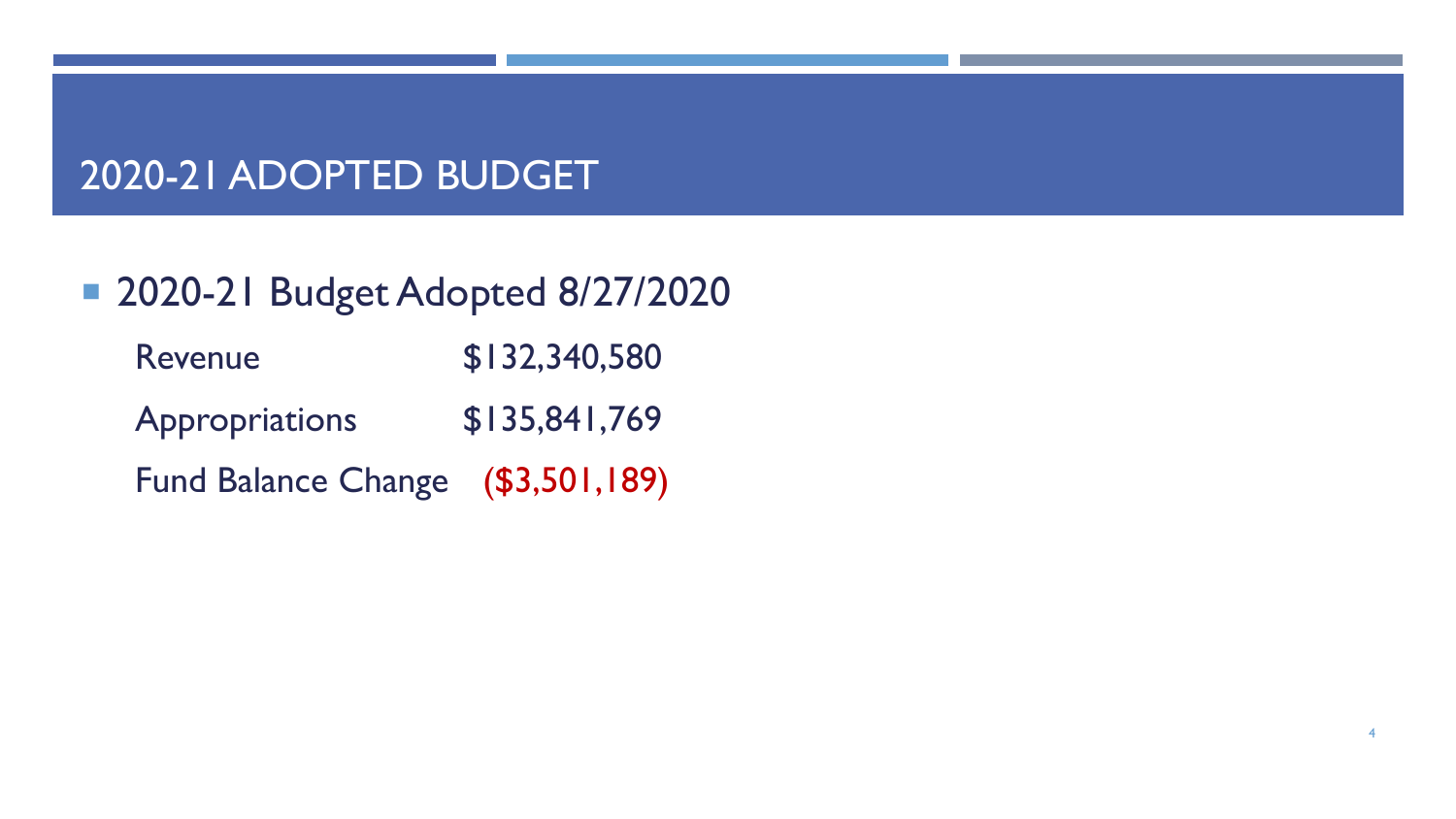# STATUS OF CURRENT YEAR (2020-21) BUDGET

■ 2020-21 Budget was adopted with a great deal of uncertainty regarding how Covid-19 would impact the district financially

Revenue

Foundation School Program (FSP)

Tax Collections

Interest Earned

Local Revenue

SHARS Reimbursement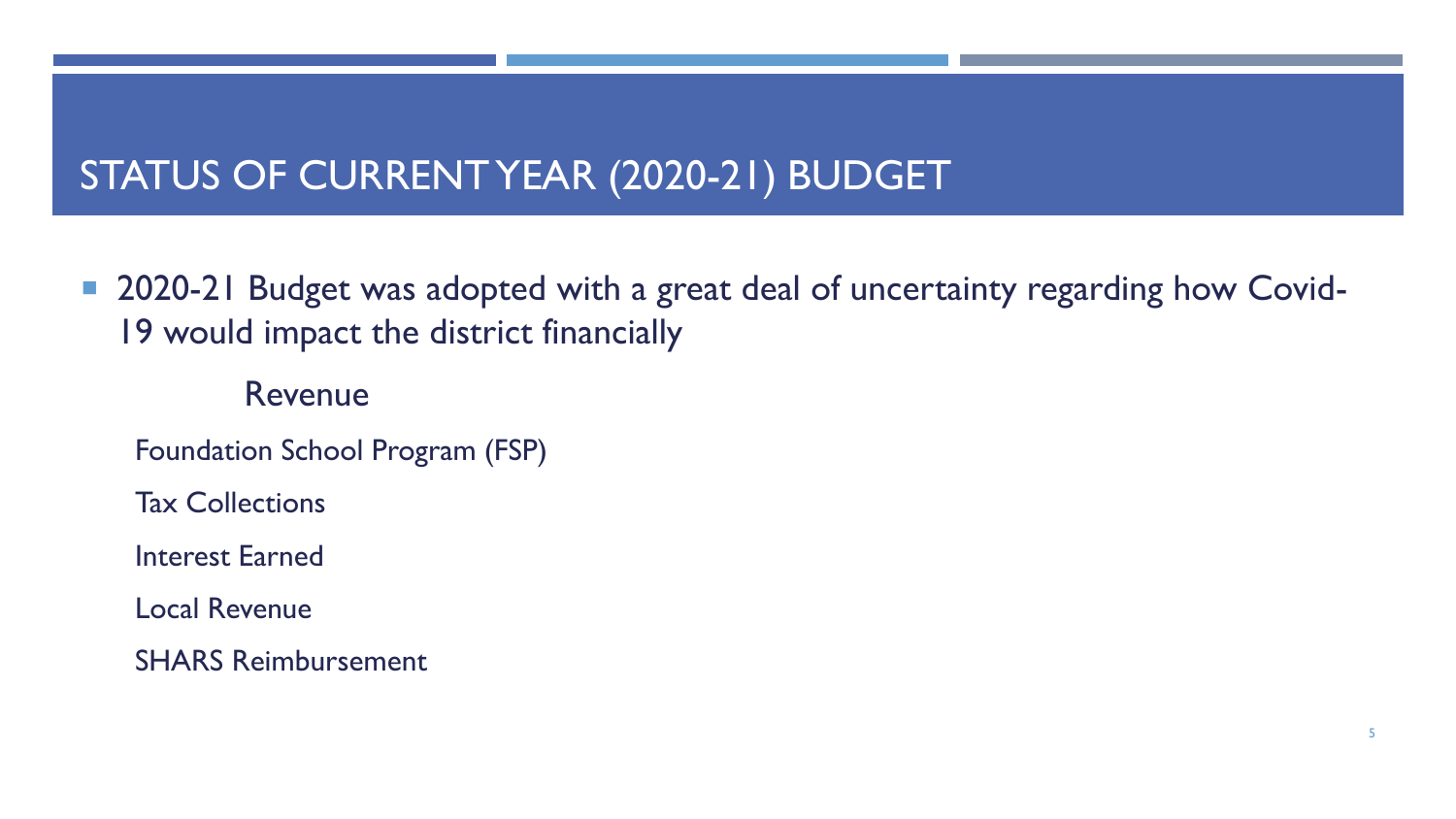# STATUS OF CURRENT YEAR (2020-21) BUDGET

■ 2020-21 Budget was adopted with a great deal of uncertainty regarding how Covid-19 would impact the district financially

SHARS Reimbursement **SHARS Reimbursement** Summer Learning

Revenue **Appropriations** Foundation School Program (FSP) **Personal Protective Equipment (PPE)** Tax Collections **Tax Collections Additional Subs for Sick Staff** Interest Earned **Lesson Creation for @Home Learners** Local Revenue **Employee Retention Payments** Transportation and Travel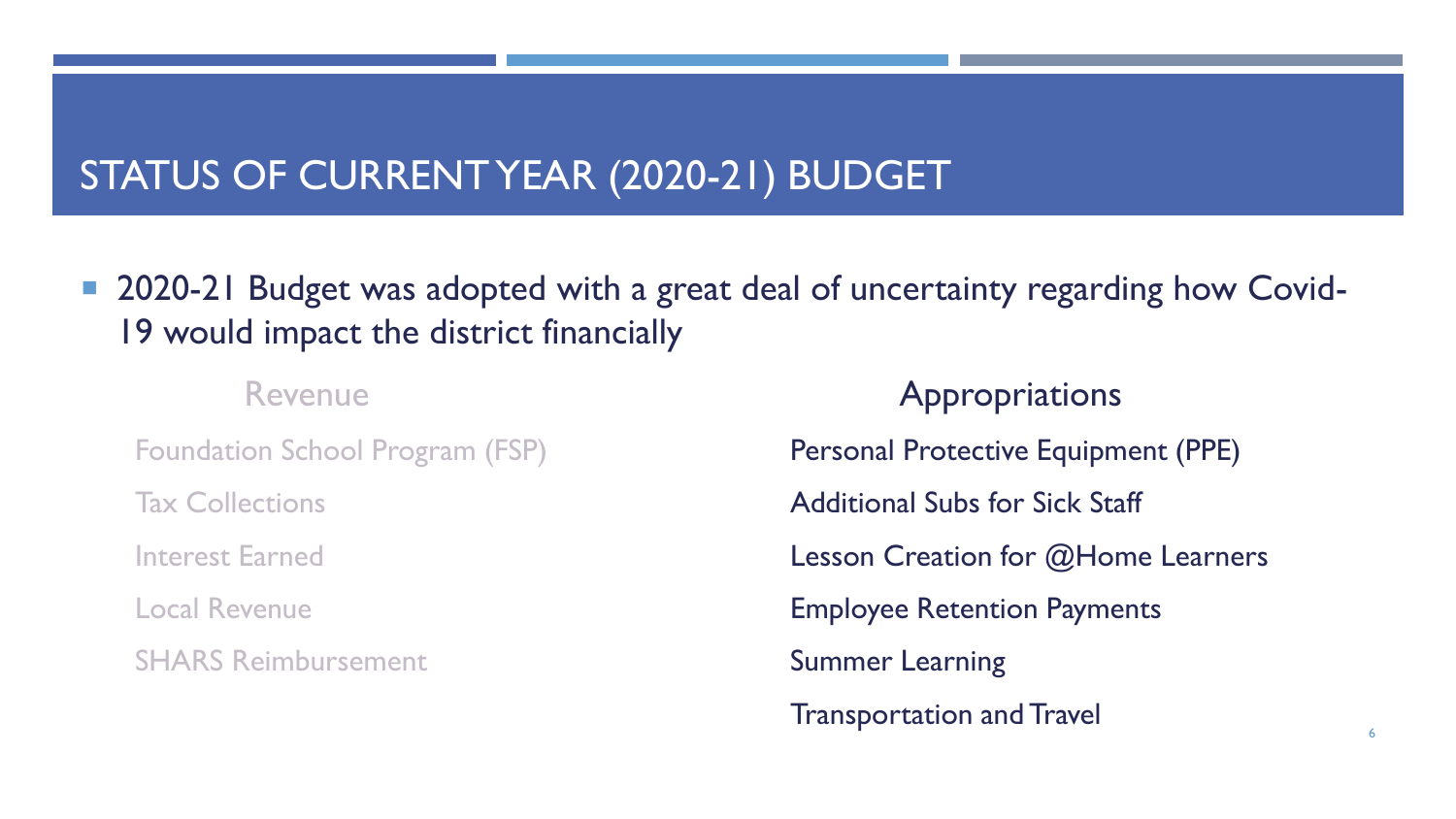# ESTIMATED ADJUSTED REVENUE -THROUGH 4/23/2021

| <b>Revenue Source</b>           | <b>Anticipated</b> | <b>Received (4/23)</b> | <b>TOTAL</b>       |
|---------------------------------|--------------------|------------------------|--------------------|
| <b>State Funding (ASF+FSP)</b>  | \$63,346,106       | \$64,743,372           | \$1,397,266        |
| <b>Property Tax Collections</b> | \$58,175,155       | \$57,056,516           | (\$1,118,639)      |
| <b>Interest Earned</b>          | \$500,000          | \$197,000              | (\$303,000)        |
| <b>Local Revenue</b>            | \$480,000          | \$193,500              | (\$286,500)        |
| <b>SHARS Reimbursement</b>      | \$1,250,000        | \$1,262,401            | \$12,401           |
| <b>TOTAL</b>                    |                    |                        | $($ \$298,472) $ $ |

- Lower than anticipated tax collections, interest earned and gate receipts are offset by higher FSP and Special Education reimbursements
- Property Tax Revenue is on pace to meet projections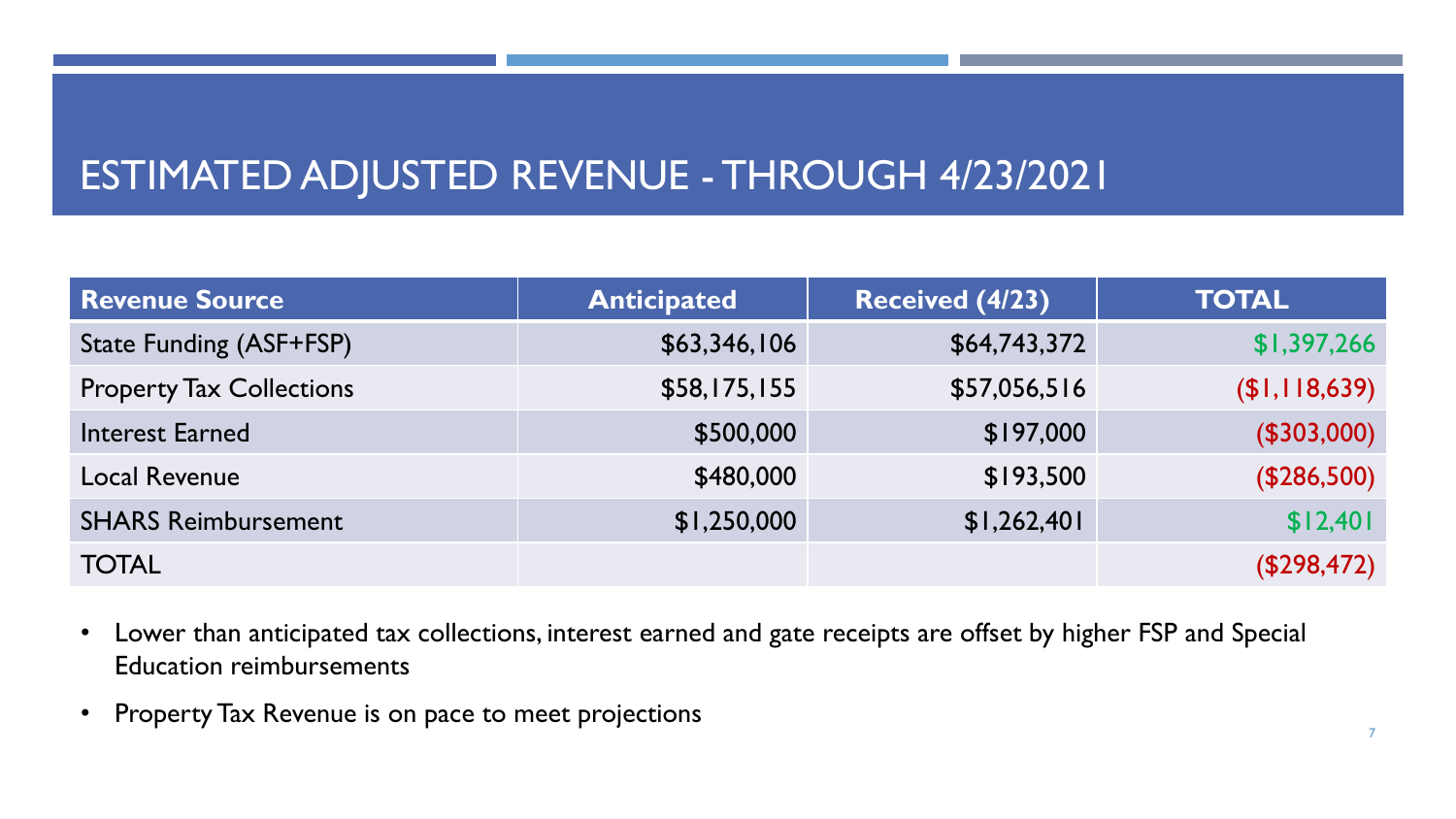# ESTIMATED ADJUSTED APPROPRIATIONS -THROUGH 4/23/2021

| <b>Revenue Source</b>                        | <b>Anticipated</b> | <b>Expended (4/23)</b> | <b>TOTAL</b>  |
|----------------------------------------------|--------------------|------------------------|---------------|
| Covid-19 Supplies: PPE, Addl. Cleaning       | \$1,406,423        | \$995,144              | \$411,279     |
| <b>Personnel Costs for Staff Quarantines</b> | \$993,745          | \$473,745              | \$520,000     |
| Lesson Creation for SCUC @Home               | \$0                | \$600,000              | (\$600,000)   |
| <b>Employee Retention Payments</b>           | \$0                | \$2,000,000            | (\$2,000,000) |
| <b>Summer Learning</b>                       | \$500,000          | \$900,000              | (\$400,000)   |
| <b>Transportation and Travel</b>             | \$5,524,062        | \$4,269,487            | \$1,254,575   |
| <b>TOTAL</b>                                 |                    |                        | (\$814, 146)  |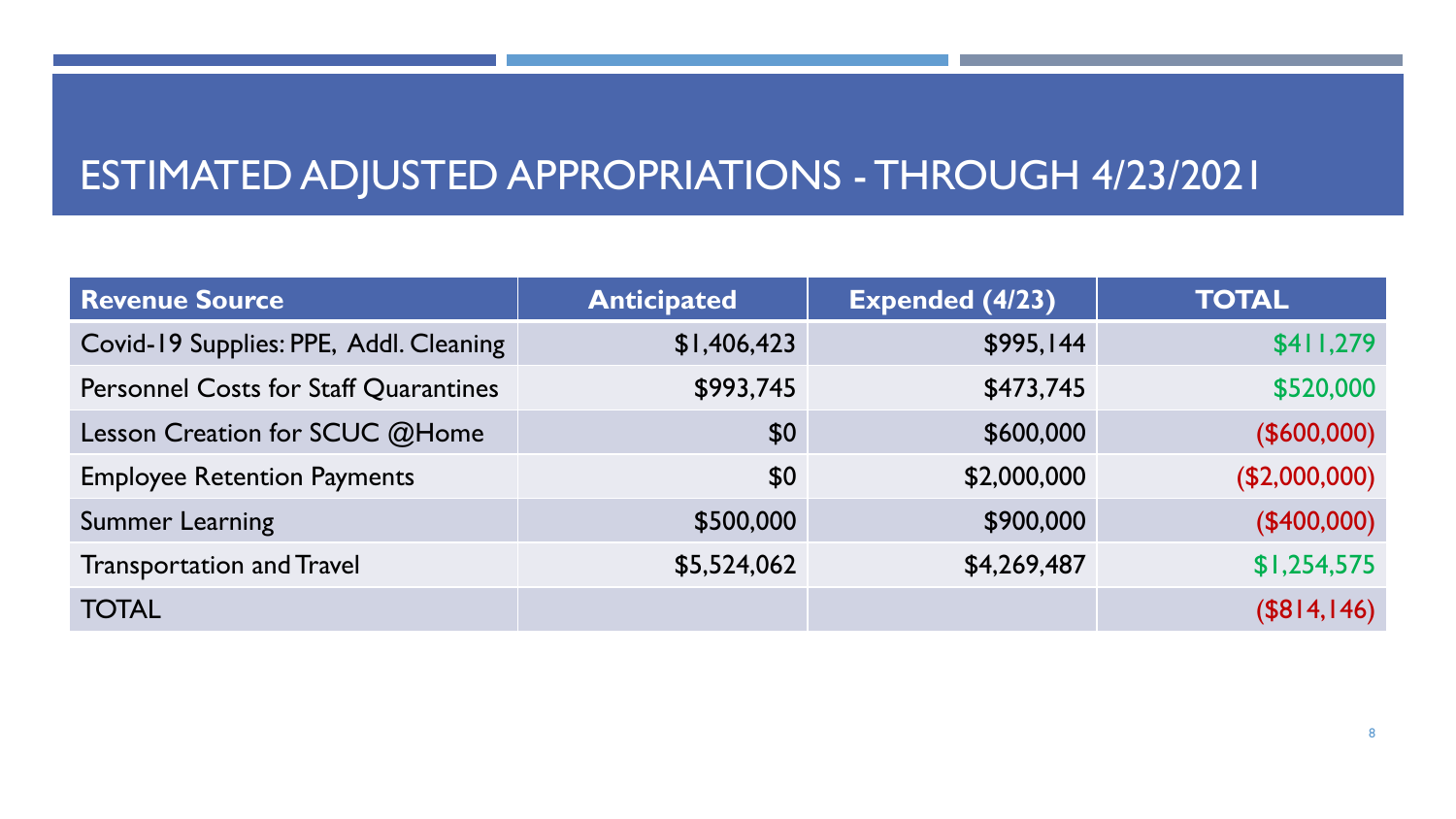### "THE REALLY GOOD NEWS"

- On April 28<sup>th</sup> the Governor, Lt. Governor and House Speaker announced that ESSER III funding would flow through to local districts
	- Not used to supplant state budget
	- 2/3 is available for expenses from 3/13/2020 through 9/30/2024
	- **1/3 will be available via grant application (subject to USDE approval)**
- **ESSER III Total to SCUC ISD = \$7.5 Million**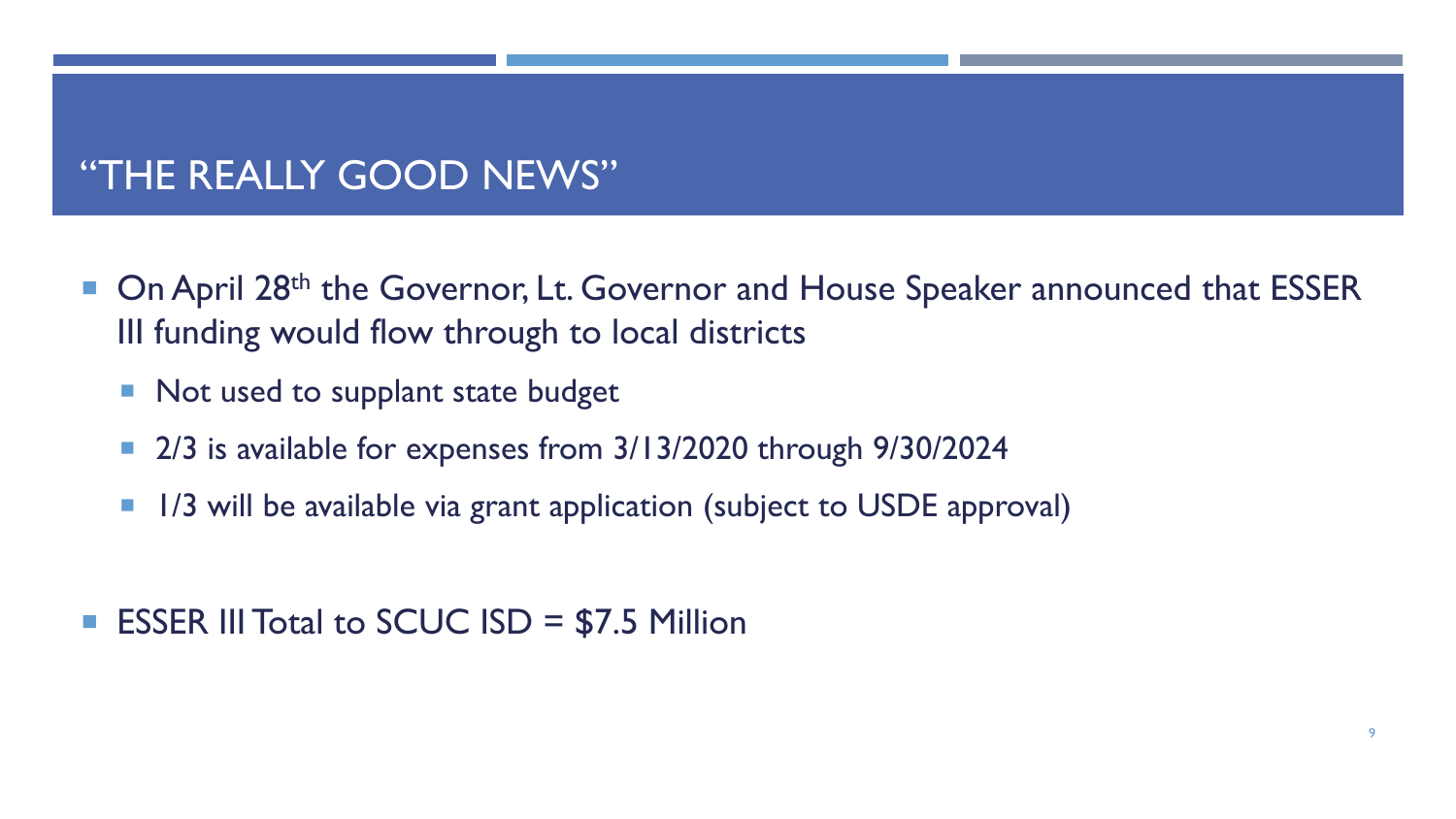# **POTENTIAL** ESSER III REIMBURSEMENTS

| <b>Revenue Source</b>                        | <b>Anticipated</b> | <b>Exp/Enc (4/23)</b> | <b>TOTAL</b>  |
|----------------------------------------------|--------------------|-----------------------|---------------|
| Covid-19 Supplies: PPE, Addl. Cleaning       | \$1,406,423        | \$995,144             | \$411,279     |
| <b>Personnel Costs for Staff Quarantines</b> | \$993,745          | \$473,745             | \$520,000     |
| Lesson Creation for SCUC @Home               | \$0                | \$600,000             | (\$600,000)   |
| <b>Employee Retention Payments</b>           | \$0                | \$2,000,000           | (\$2,000,000) |
| <b>Summer Learning</b>                       | \$500,000          | \$900,000             | (\$400,000)   |
| <b>Transportation and Travel</b>             | \$5,524,062        | \$4,269,487           | \$1,254,575   |
| <b>TOTAL</b>                                 |                    |                       | (\$814, 146)  |

• We are not counting on those funds just yet. A great deal must still be worked out at the federal and state level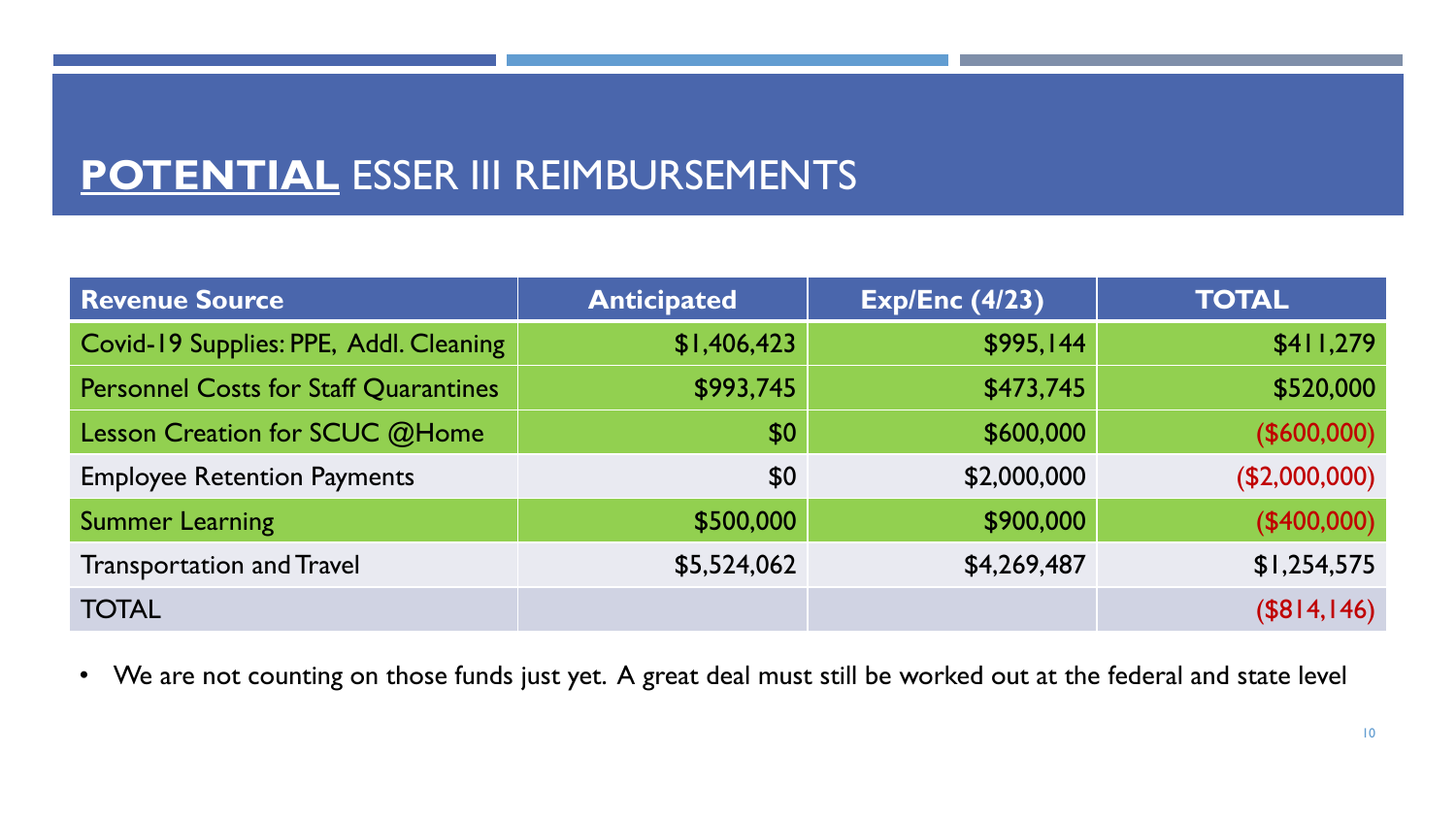# PROJECTED BUDGET PICTURE BY 2021 FYE

- **Figure 1** Four months remain in this fiscal year
- Revenue is projected to end up slightly higher than the Adopted Budget
- Appropriations could be slightly higher or lower than the Adopted Budget
	- **Historic underspending of budgets (6100)**
- Deficit Budget should be less than the \$3.5 Million Board approved deficit in August
- ESSER III Funds have the possibility of reducing deficit even more.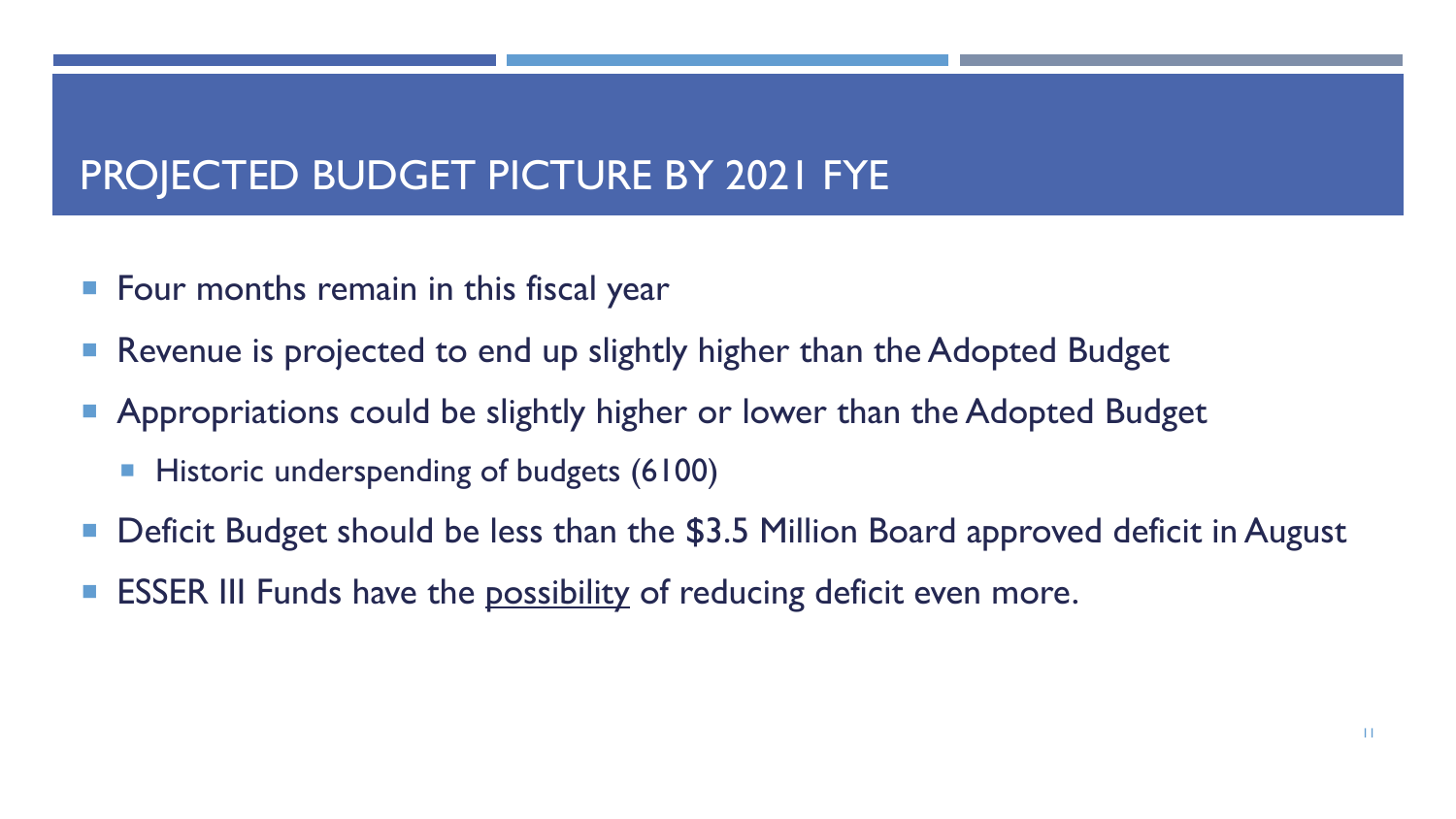# 2021-22 BUDGET "BIG ROCKS"

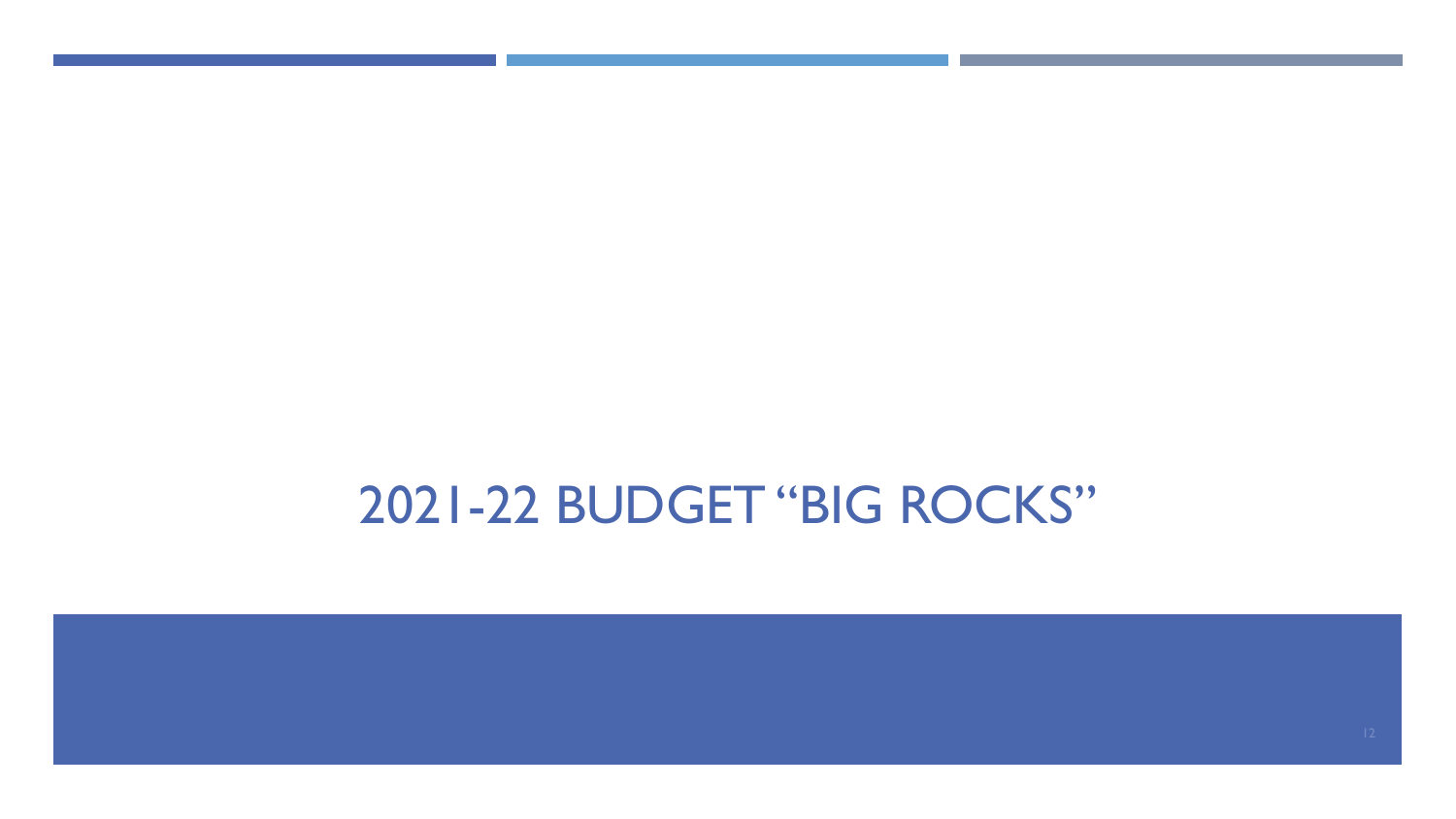### POTENTIAL CHANGES FROM 2020-21 BUDGET



- **Things that help the budget** 
	- No need for Covid "unknowns"
	- Staff Reductions Based on lower enrollment
		- **2.5 Administrative FTEs**
		- Net 5 Teacher FTEs
	- SPED Contracted Services Transition to Staff
	- **Foundation School Program Adjustment**
	- **Federal Funds to address Learning Gaps**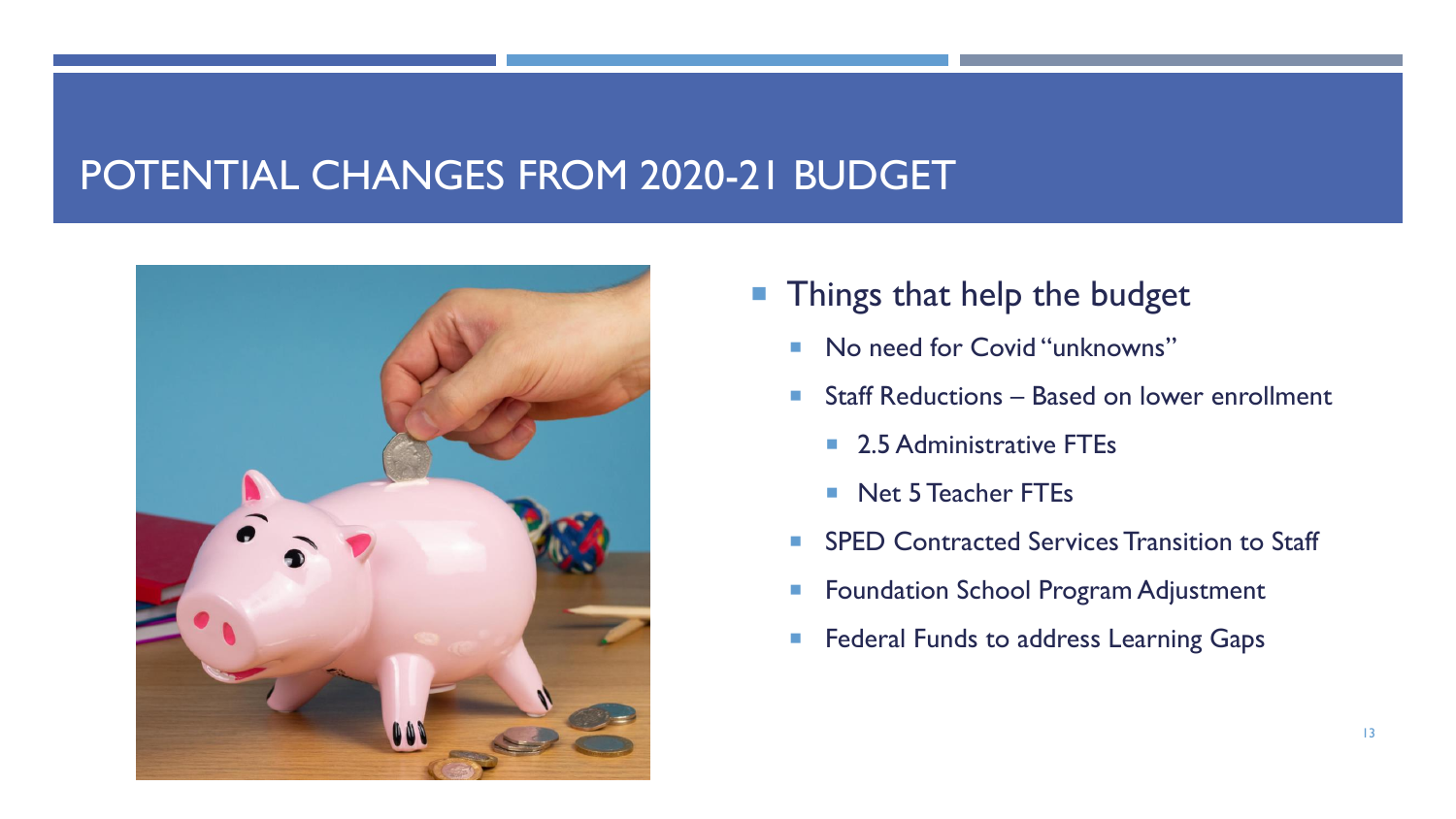# POTENTIAL CHANGES FROM 2020-21 BUDGET

#### **Probable Budget Additions**

- Increased Employee Compensation 1.8%
- Converting 7 SPED Long-Term Subs to Full Time **Teachers**
- **Additional Positions** 
	- 7 Paraprofessional Positions
	- **SPED Positions Due to Growth** 
		- 7 Teachers and 7 Paras
	- **4 Grounds Positions**
	- **2 Military Student Transition Coordinators**
- **Expenditure Projection Plan (EPP) Conversion**
- **Summer Learning 2022**

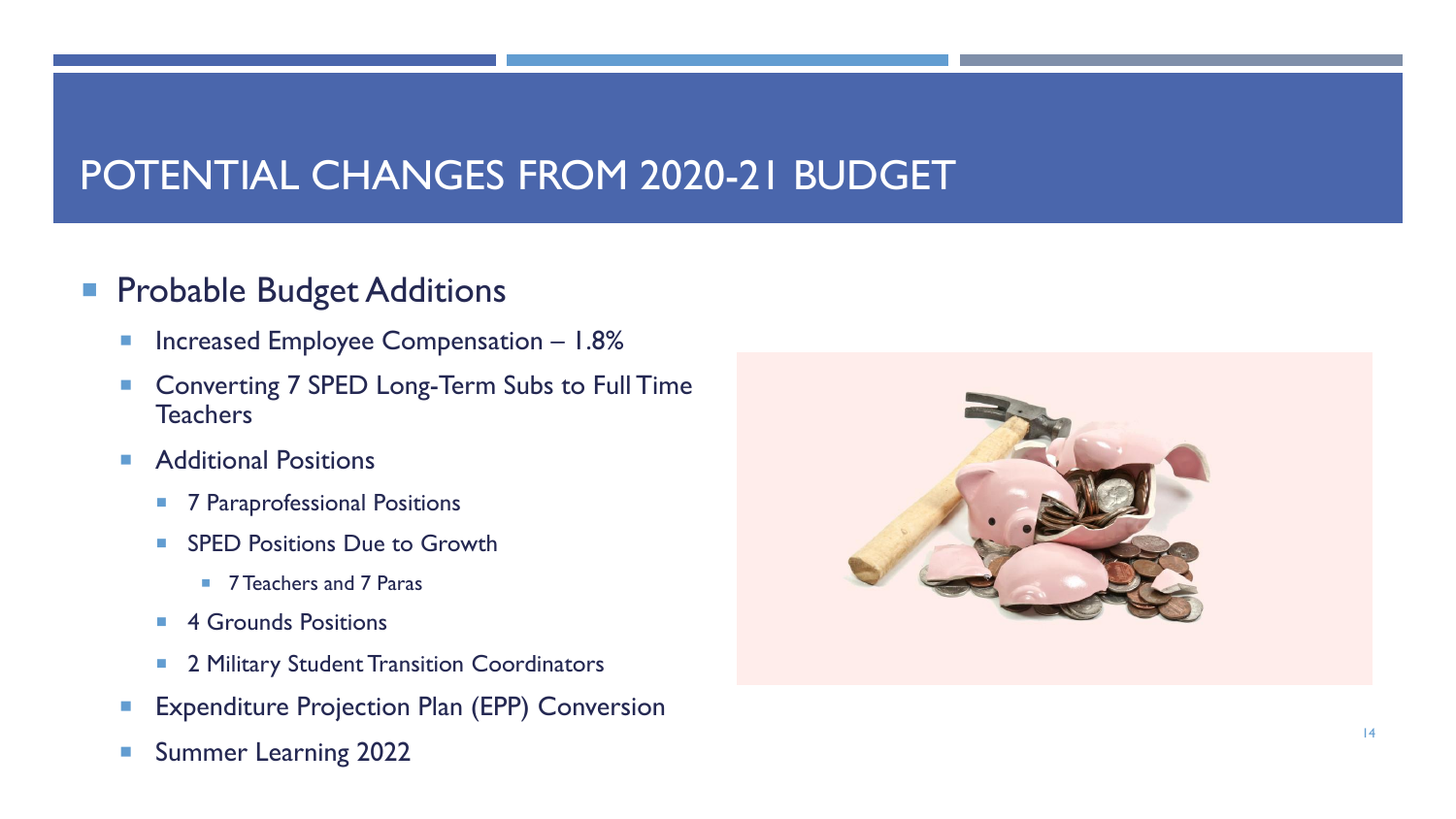# 2021-22 BUDGET PARAMETERS REVENUE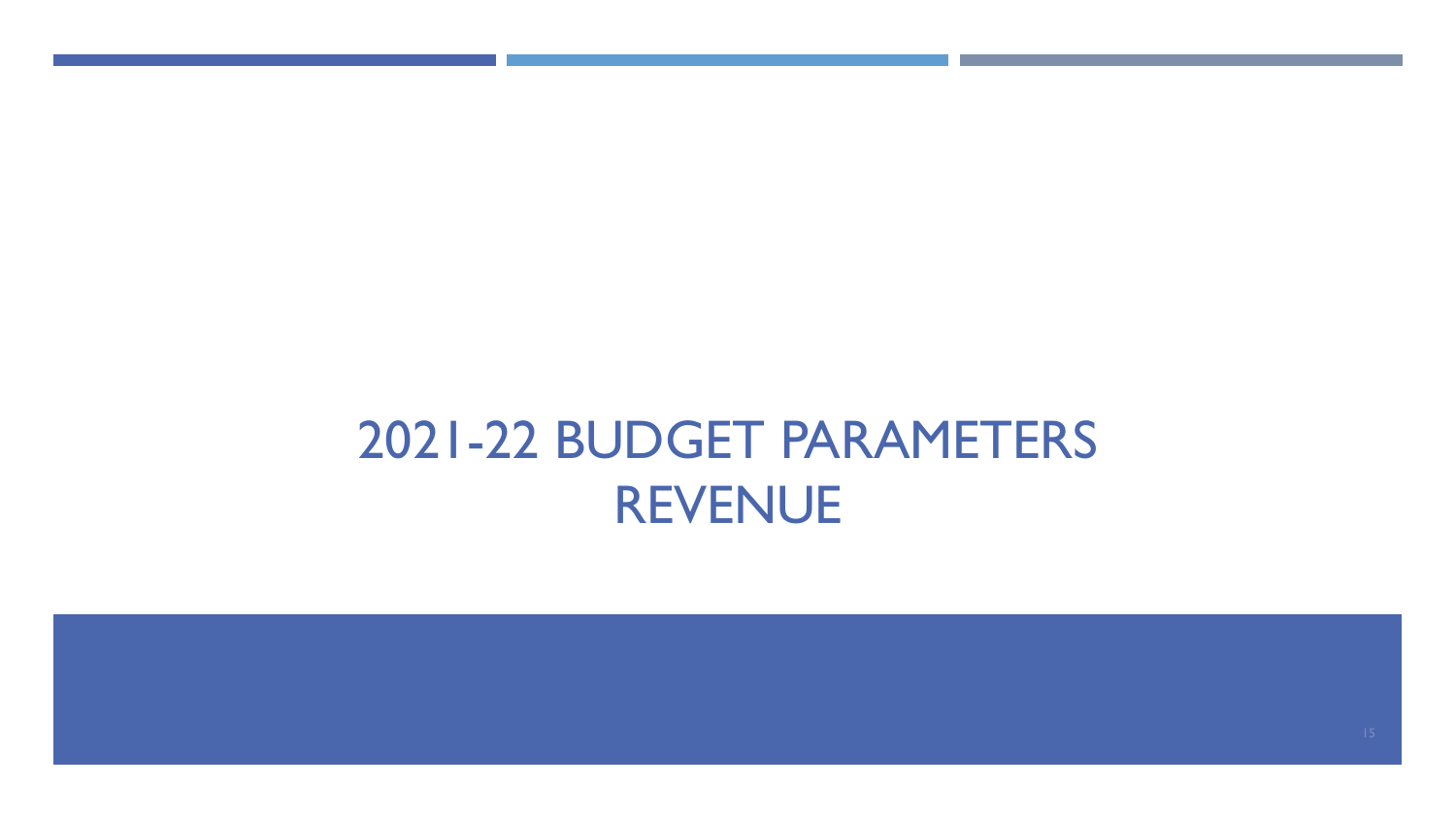# HOW MANY KIDS WILL WE HAVE – PROJECTING ADA

- **Enrollment Projections No Growth, rolling all students up to next grade** 
	- Seniors exit, and Pre-K and K students join us
	- Plan to enroll some of the Pre-K/Kinder students that sat out 2020-21
	- **Fewer students next year than this year in this model**
	- 15,648 students enrolled at Snapshot drops to 15,528 students for 2021-22
		- This is a 0.76% Decline in Enrollment
- Boards and leadership teams talk about enrollment, but budgets are funded by Average Daily Attendance (ADA) -How many students are enrolled and how often do they attend school
	- 14,993 Projected ADA for the 2020-21 school year (1 Six Weeks Left) Not Hold Harmless Number
	- **14,855** Projected ADA for 2021-22 (0.92% reduction in ADA)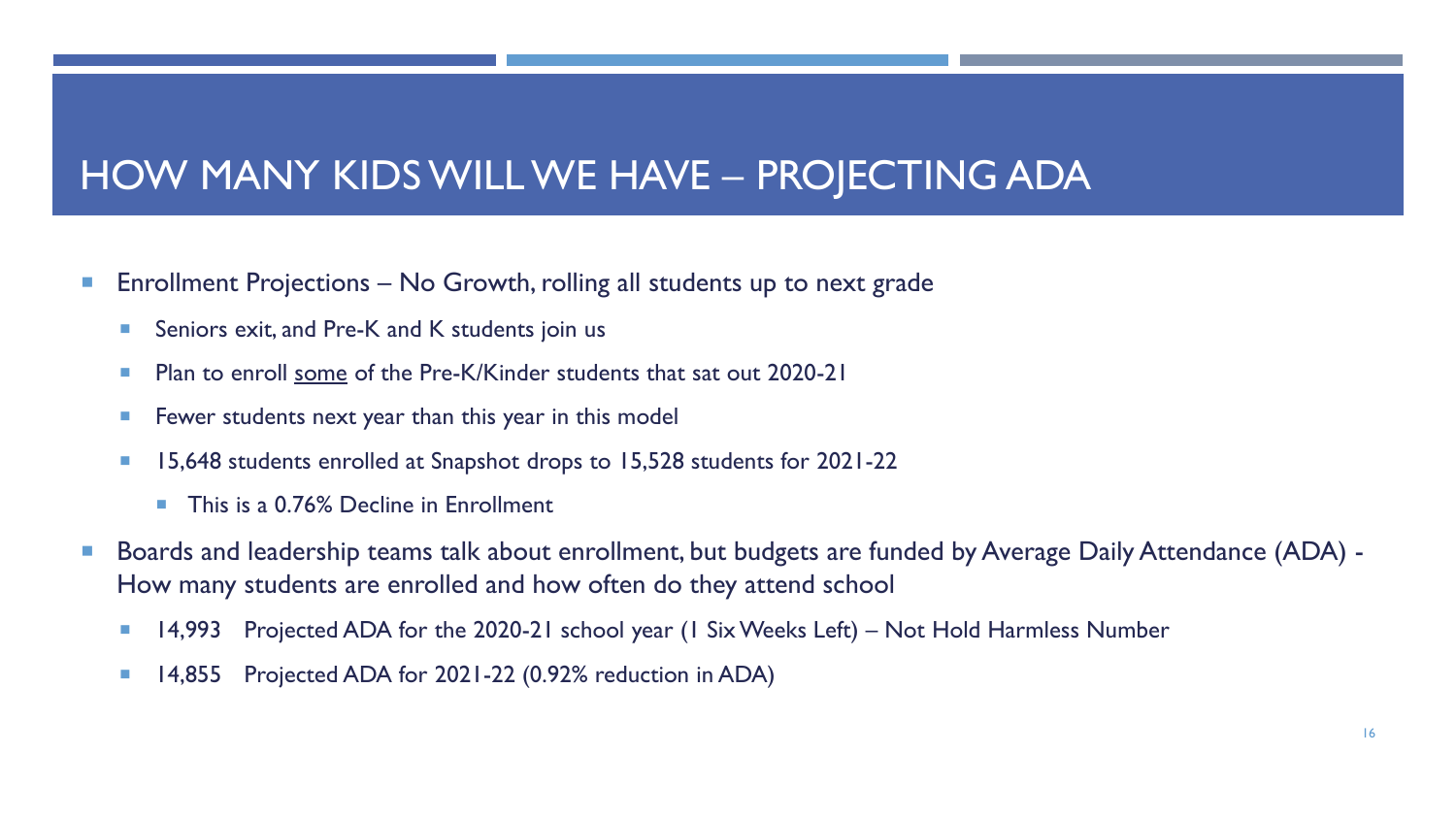# SUMMARY - DRAFT REVENUE PROJECTIONS - **5/4/21**

- 2020-21 Adopted Revenue Budget \$132.3 Million **ADA & Property Tax Adjustment** (\$190 K) ■ Reduction in Interest Income (\$200 K) ■ Decrease in Local Income (\$220 K) **Increase in SHARS** \$0
	- 2021-22 Draft Revenue Projection (5/4/21) \$131.7 Million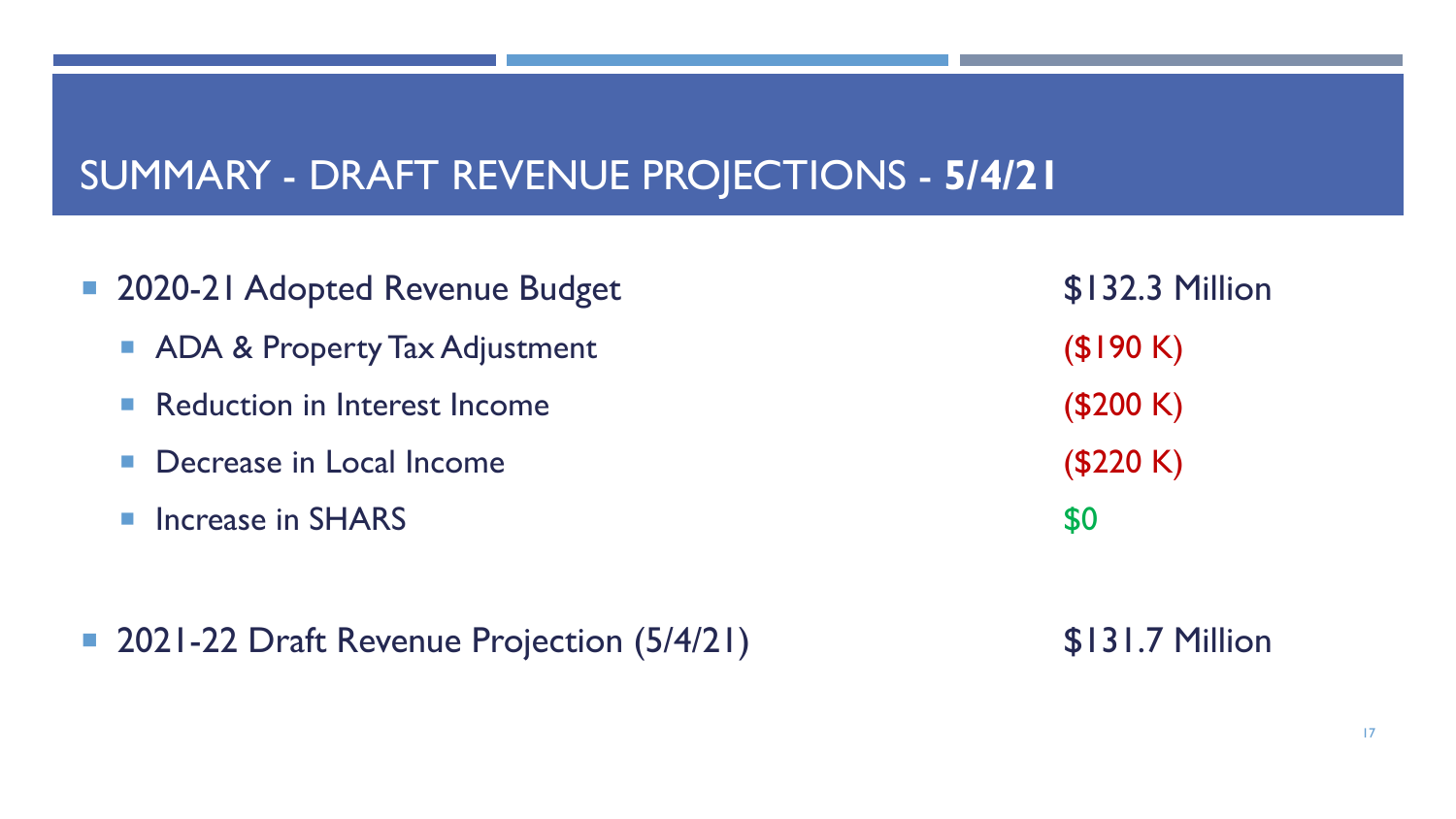# 2021-22 BUDGET PARAMETERS APPROPRIATIONS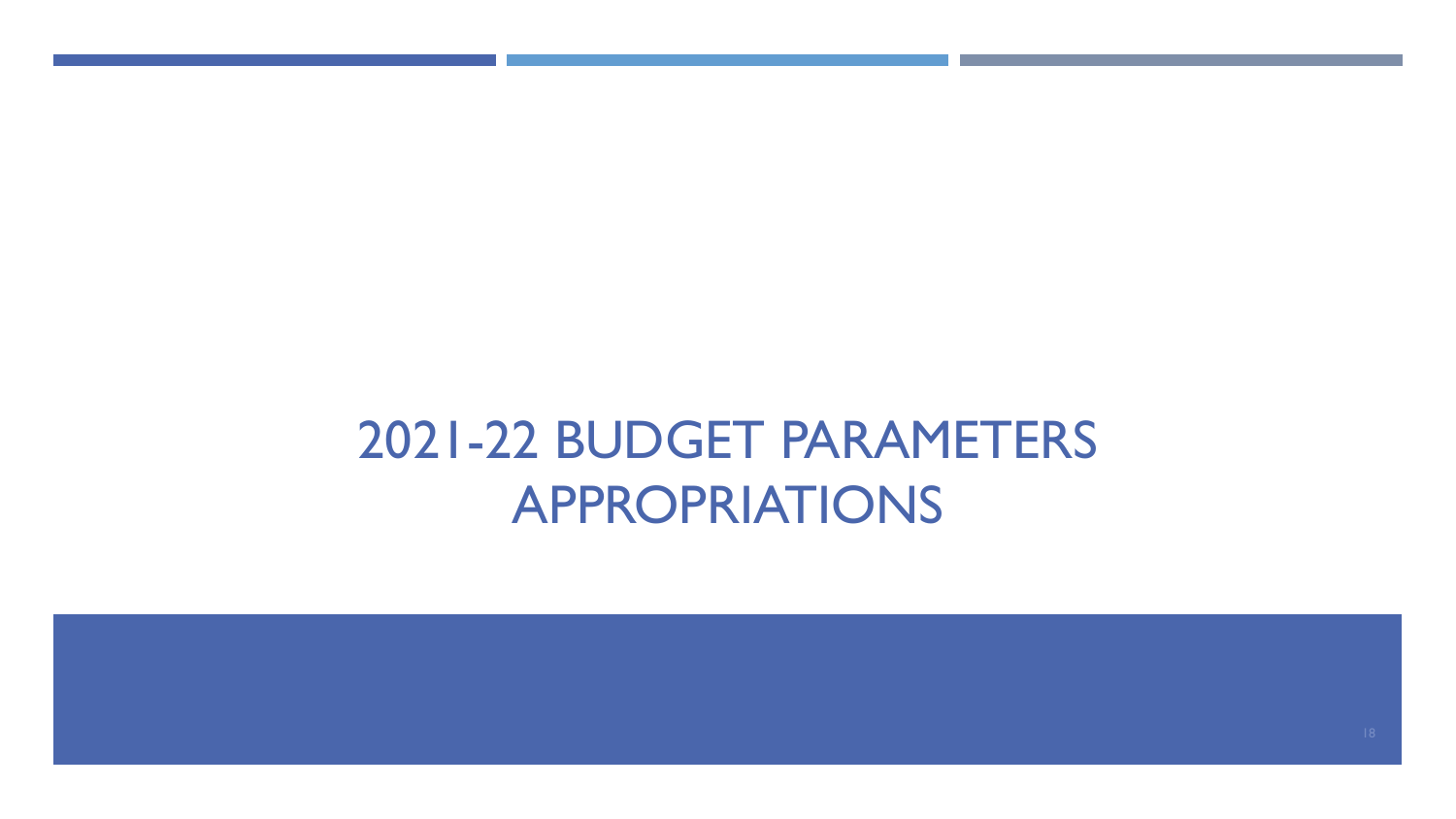# SUMMARY - DRAFT APPROPRIATIONS PROJECTIONS - **5/4/21**

| ■ 2021-22 Adopted Appropriations Budget                         | \$135.8 Million         |
|-----------------------------------------------------------------|-------------------------|
| <b>Compensation Increase</b>                                    | \$1.8 Million           |
| • Covid-19 Unknowns                                             | $($I.0\text{ Million})$ |
| Administrative Reductions                                       | (\$225 K)               |
| • Campus Staff & Compensation Adjustments                       | \$100K                  |
| • Special Education – Reduce Contr. Serv. and fill with Staff   | (\$590 K)               |
| • Special Education – Addl. Staff for Growth (Not ELT Reviewed) | \$555 K                 |
| • SPED Conversion of LT Subs to Full Time (7)                   | \$315K                  |
| <b>Transition of EPP</b>                                        | \$875 K                 |
|                                                                 |                         |

■ 2021-22 Draft Appropriations Projections (5/4/21) \$137.6 Million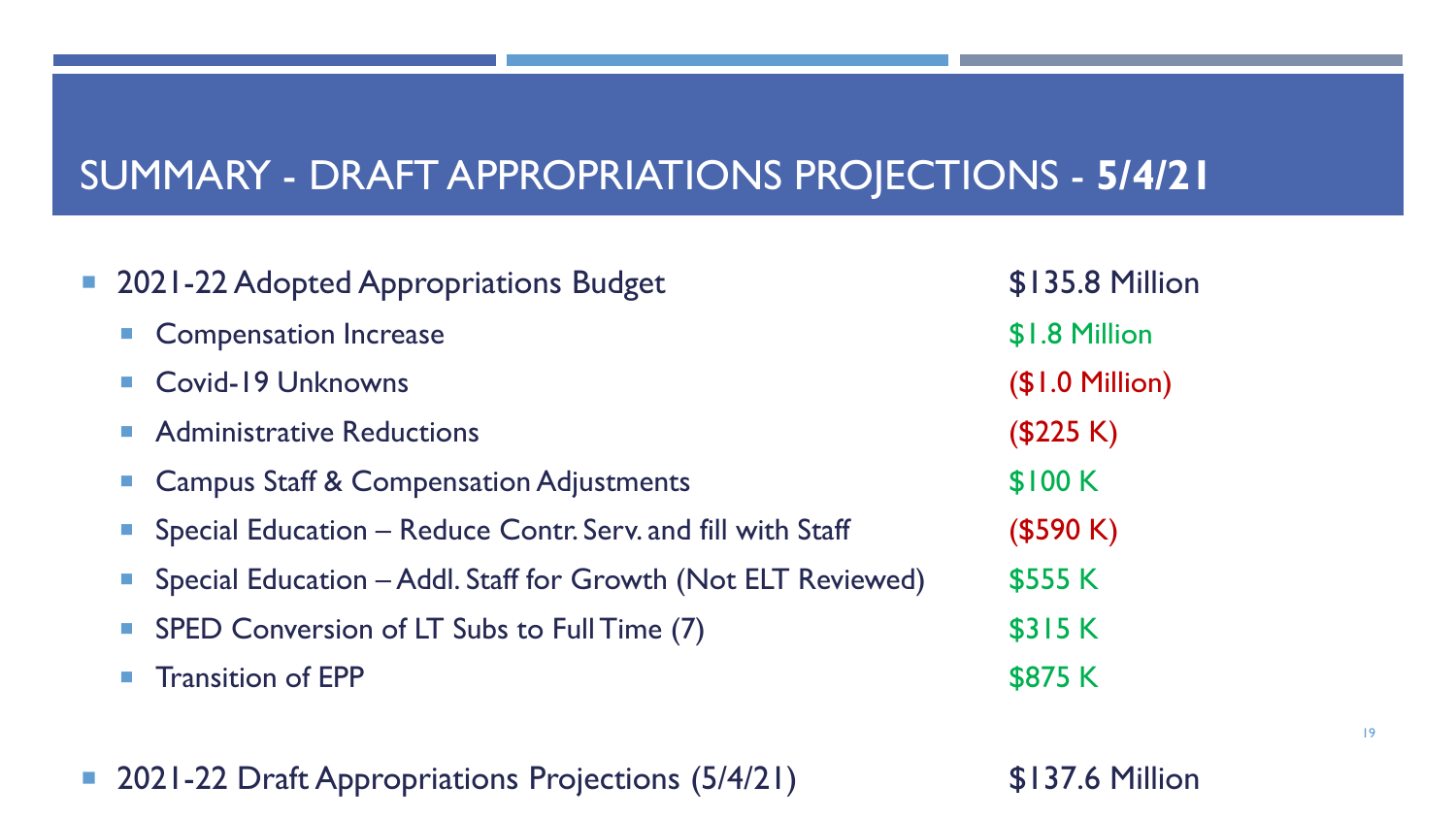# GENERAL FUND SUMMARY BUDGET PROJECTION - **5/4/21**

- 2021-22 Draft Revenue Budget \$131.7 Million
- 2021-22 Draft Appropriations Budget \$137.6 Million
- Surplus/Deficit (\$5.9 Million)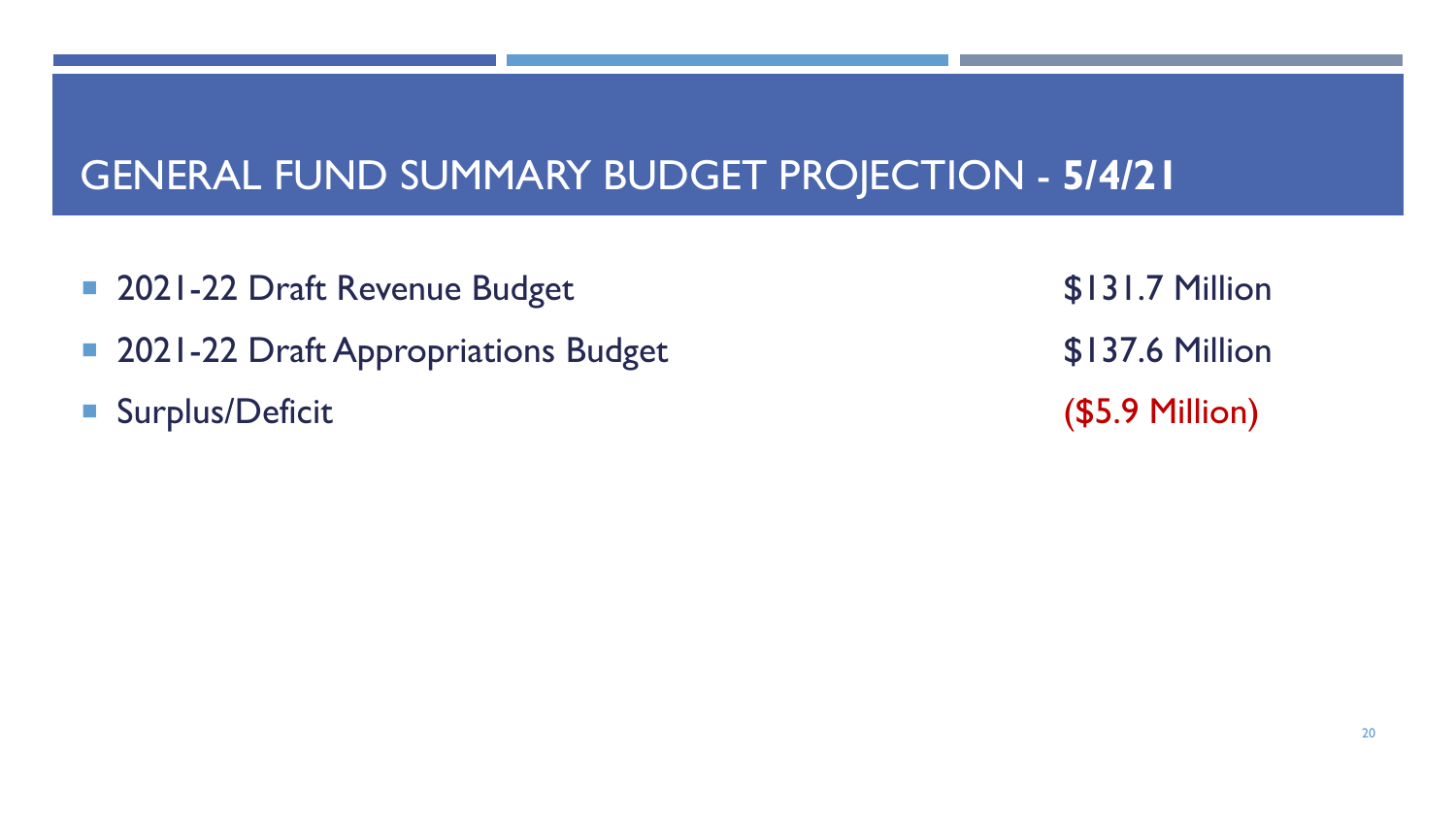# BUDGET TIMELINE

- **June 1st Budget Workshop** 
	- **Discuss Compensation Plan**
- $\blacksquare$  June 15<sup>th</sup> Regular Meeting
	- **Approve Compensation Plan**
- $\blacksquare$  July 20<sup>th</sup> Budget Workshop
- I July 25<sup>th</sup> Certified Property Values
- **August 17th Regular Meeting** 
	- **Updated Property Value Projections**
- August 26<sup>th</sup> Called Meeting for Adoption